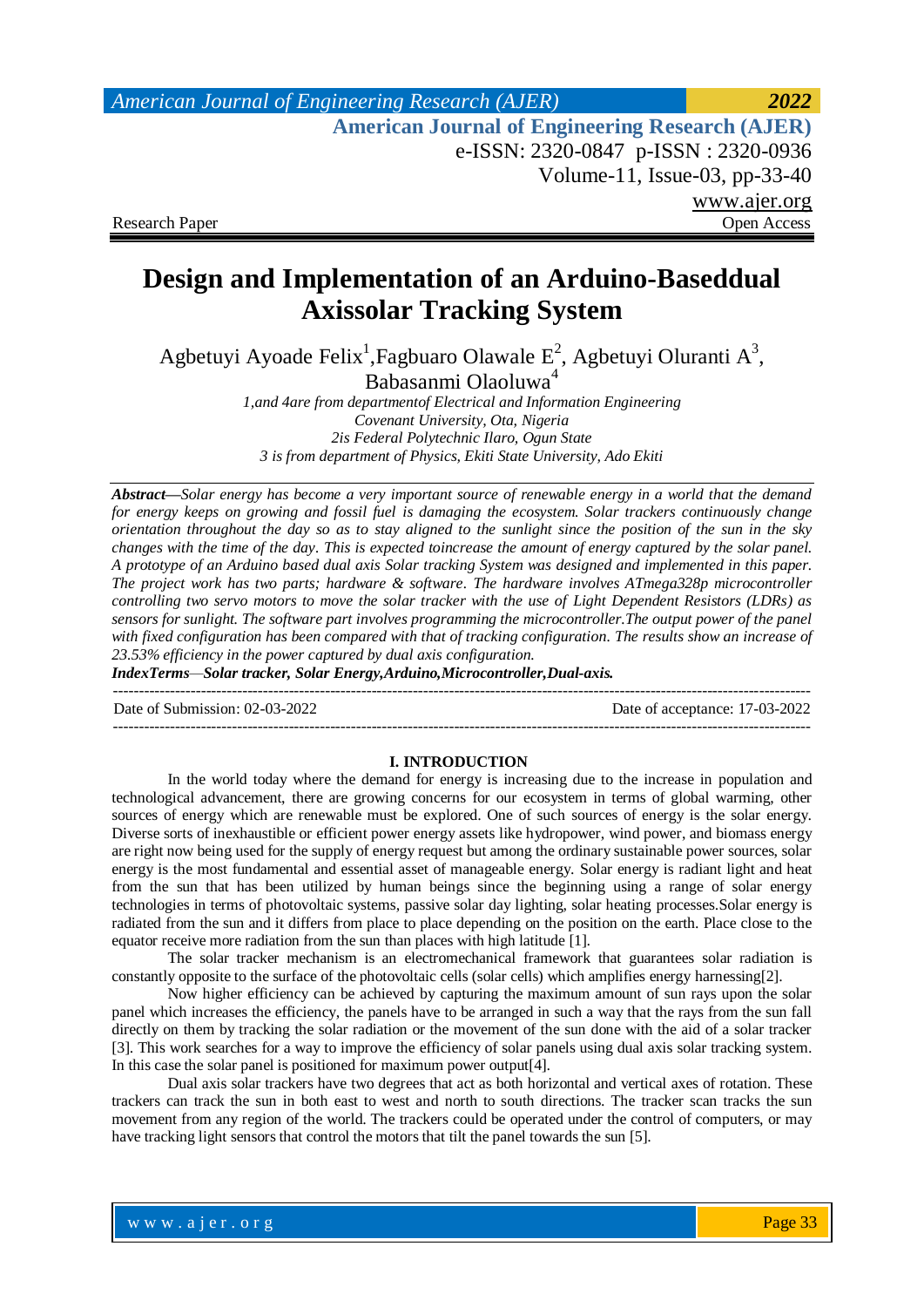## **II. RELEVANCE AND APPLICATION OF THE SOFTWARE**

Solar energy applications range from large scale use to small ones which include generation of electricity for commercial and industrial use. Also it can be used in generation of power to small solar calculators. It can also work perfectly well in all parts of the world most especially inAfrica and Nigeria where electricity generation is very low and many citizens live without it.

Nigeria needs an alternative that is cheap, effective, easy to install and could generate electricity for millions of people that electricity is not available to[6]. Solar energy is readily available in Nigeria. It is the freest and the most abundant energy and it is the only form of energy that fits the description of needed energy.

Nigeria is enriched with a lot of free solar energy. Utilizing the nation's deserts and large land expanse and exploiting 320 to 350 radiant days a year, Nigeria could without much of a stretch create 5,000 trillion kWh of solar energy. [1]

At the end of the day, Nigeria could install around 1,000 GW of solar generationwhichequals to 40 times the present current maximum demand (around 25 GW) — utilizing only 0.5 percent of its territory. Also, Nigeria can create more than 100 GW from wind control[7].

Solar energy is proving to be the fastest and most efficient way to get all of Nigeria connected to electricity.

The sun chart is a visualization of the suns path through the sky formed by plotting using the angles of elevation and altitude of the sun in a given day The Sun chart for Lagos, Nigeria as shown in figure 1 shows Nigeria's sunset, sunrise, dawn and dusk times for a whole year.



*figure 1: Sun chart for Lagos, Nigeria[8]*

### **III. METHODOLOGY**

The Arduino was used to implement the dual axis solar tracker solar tracker. The Arduino board analyzes the light based on its intensity and send signals to the servo motors.

The Microcontroller ATmega328 on the Arduino is powered by the USB interface on the Arduino board which is connected to a 7AH 12volts DC battery. The voltage is regulated down from 12volts to 7volts for the Arduino board and down to 5volts to power one of the servo motors which was not powered by the Arduino.

The servo motors are basically performing functions of the sun tracking. One of the servo motors tracks the suns east-west movement while the other tracks the suns north- south movement.

Light dependent resistors (LDRs) which are sensitive to light are used for sensing sunlight to control the cell. As photons fall on the LDRs, electrons located at the valence band are energized and move to the conduction band of the semiconductor[9]. When excess electrons flow to the conduction band, current increases and this signifies that resistance has reduced [10]. The solar tracker uses 4 LDRs for sensing as well as 10k complementary resistors connected in series with each LDR as shown in figure 2. The 10k resistors are used to implement changes in the light intensity and send the voltage signals to the Arduino. The Arduino now compares signal received and then determines the direction of the servo motor. It used in order to increase the output voltage when there is increase in light intensity.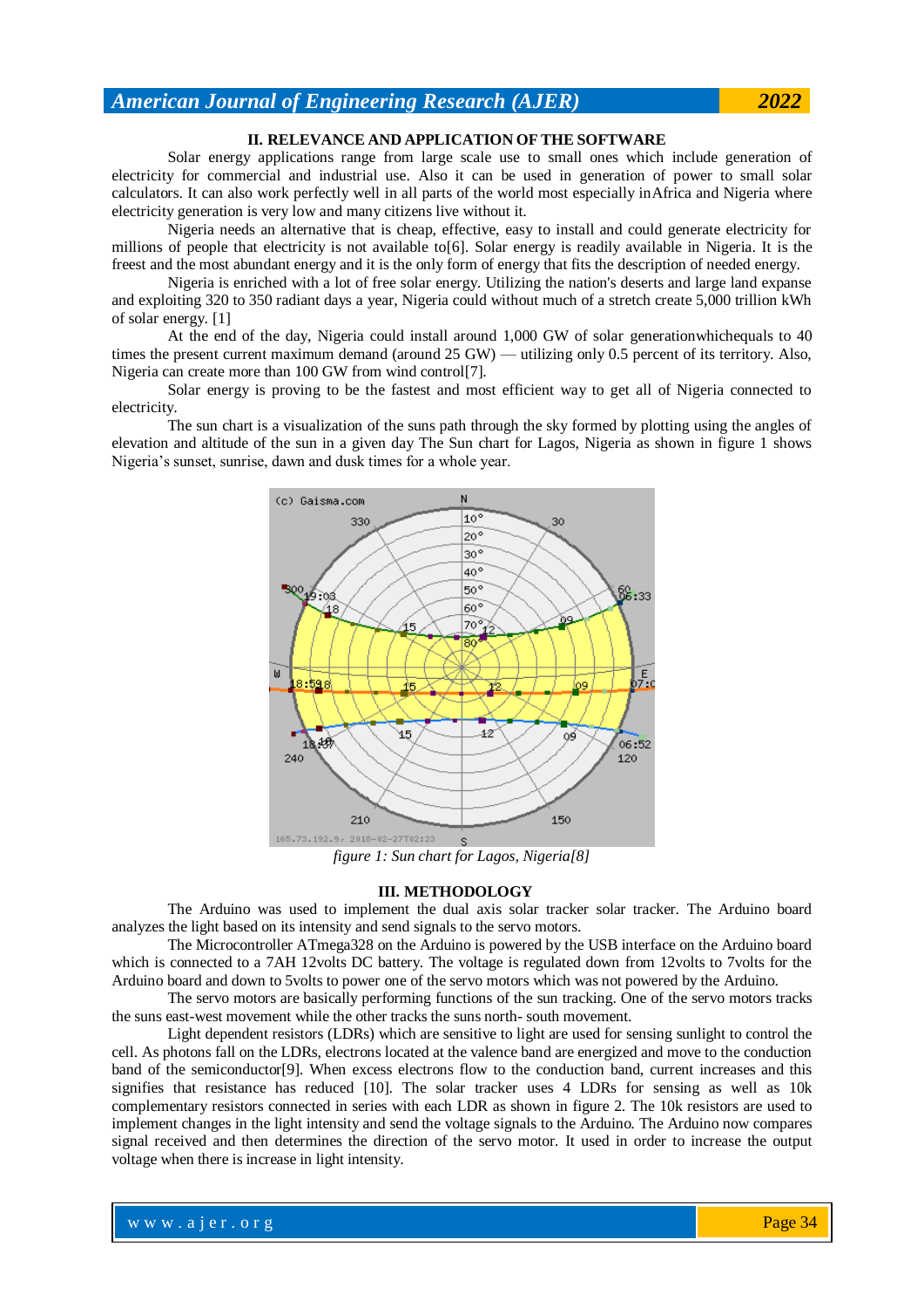

*Figure 2: Voltage divider circuit*

The four LDRs control the movement of the solar cell in both axis. Two of the LDRs are placed on both sides of the cell to track the suns east west movement and the other two are placed on the top and bottom of the cell to track the suns up down movement. The output voltage of the LDRs opposite each other are compared and used to position the cell.

## **IV. DESIGN SPECIFICATION**

The design of this project includes the mechanical, electronic and software design. The mechanical design provides the framework in which the project is structured, the electronic design clarifies the electrical components used in this project. The software is the algorithm in which the microcontroller operates on. The algorithm is used to control the whole project.

### *A. HARDWARE DESIGN*

The circuit consists of the following components:

- Arduino Uno
- Servo Motors ×2
- Solar Cells
- Light Dependent Resistors ×4
- Resistors
- Voltage Regulators
- 12 Volts Battery
- Voltmeter
- Ammeter

The Mechanical design of the servo motors to the frame is as shown in figure 3.



*Figure 3: Mechanical design of the servo motors to the frame*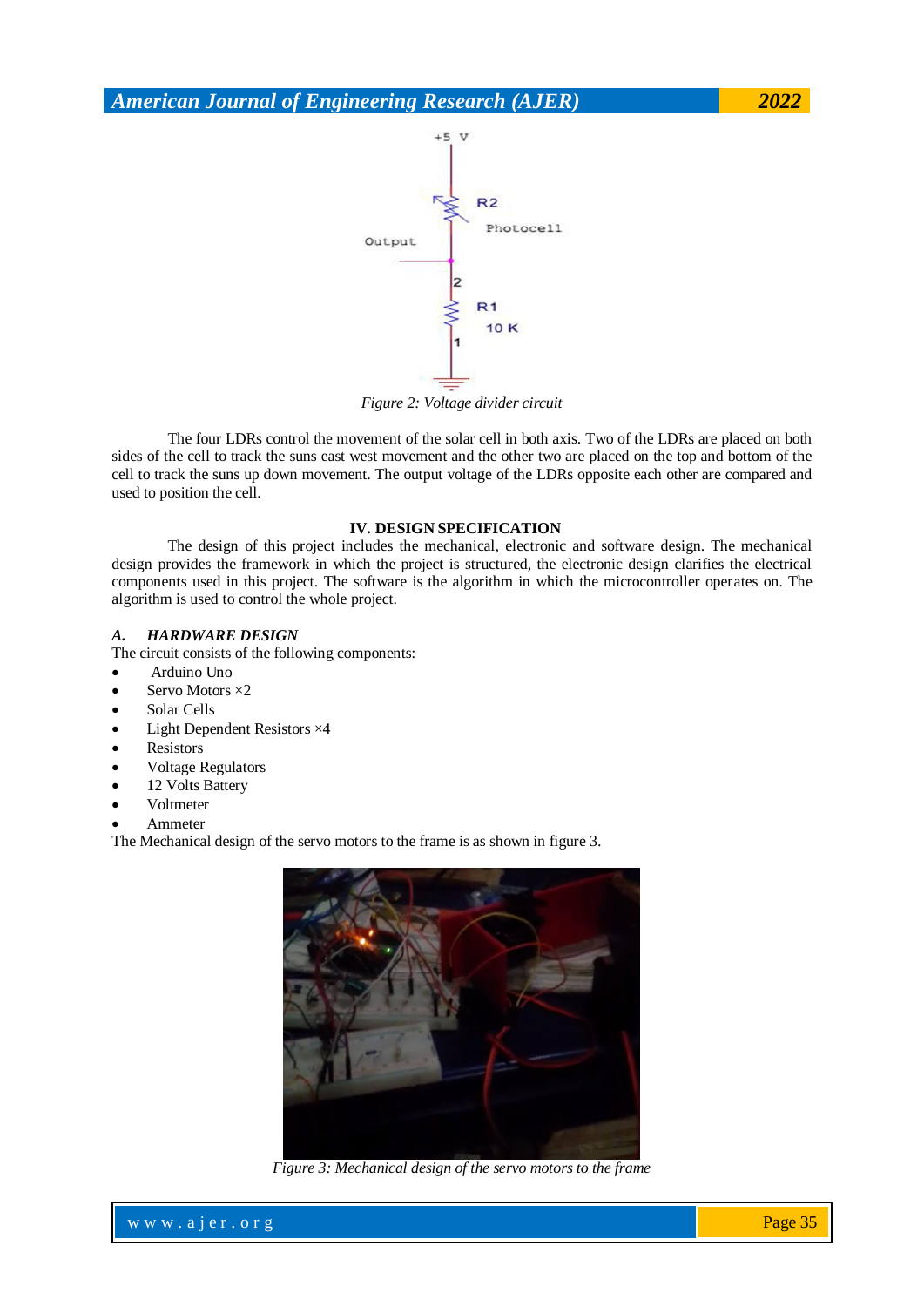## *B. SOFTWARE DESIGN*

The software part involves the programming of the the ATmega238 and the algorithm in which the solar tracker depends on. The block diagram is shown in figure 4.



*Figure 4: Block Diagram*

The circuit diagram of the solar tracker is shown in figure 5 below.



*Figure 5: Circuit diagram*

## *C. ALGORITHM CONTROLLING MOTOR*

There is voltage input from four LDRs.

 The inputs are in analog values ranging from 0-5v and they are converted to digital ranging from 0- 1023bits.

 The four digital values are compared with each other. The left LDR is compared with the right one and the top LDR is compared with the bottom LDR and the differences are calculated.

 Tolerance in the difference between LDRs is set for stability of the tracker so as to rotate in case of any slight change not related to the suns movement.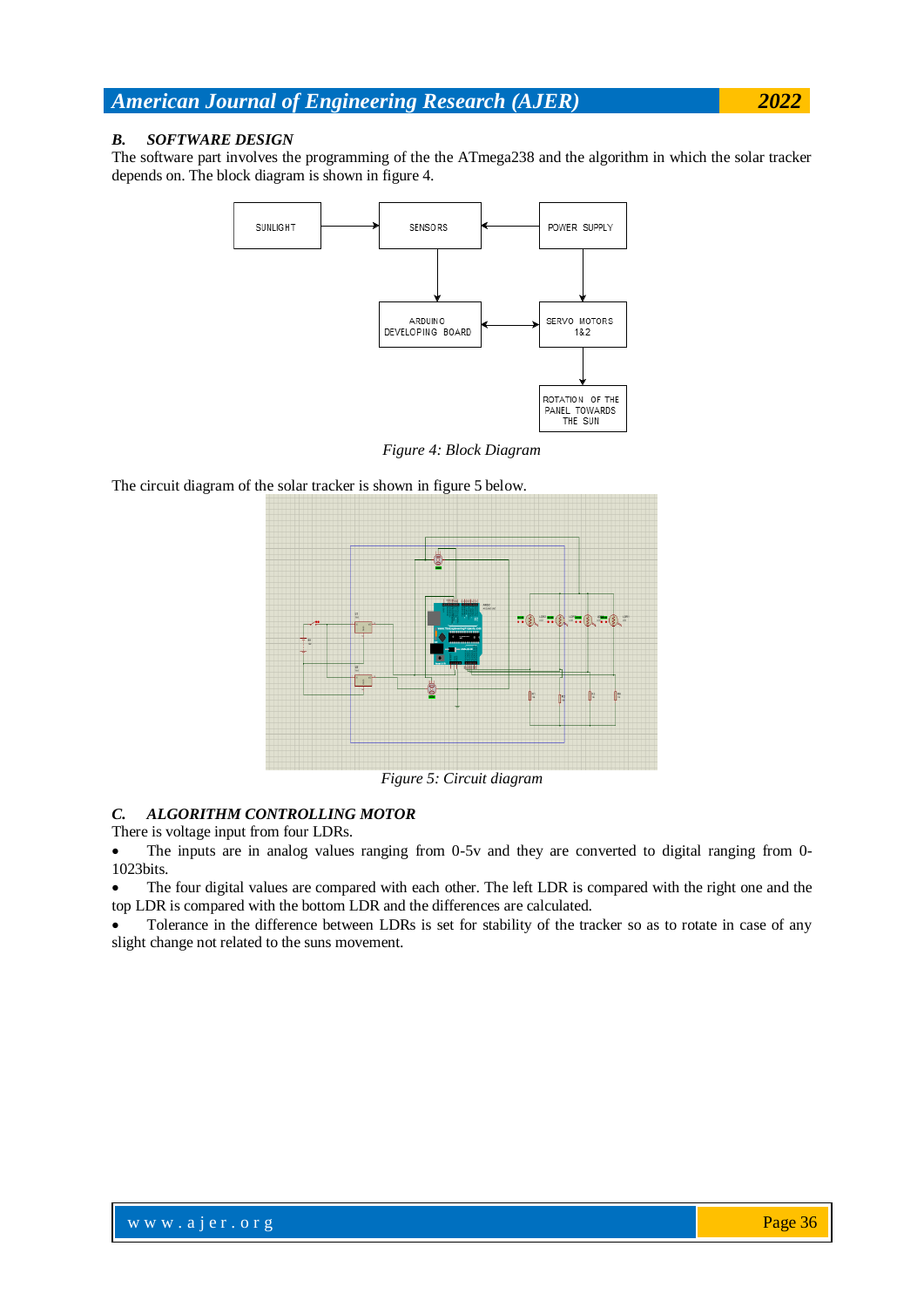

Figure 6: Flow Chart Start initiate and set Servo-1 value to 180 degrees and servo -2 to 45 degrees Calculate average top, average down average left, average right Calculate vertical difference=Average top-Average down<br>Calculate horizontal difference=Average left-Average right Setting a tolerance level of the vertical and horizontal difference suitable for stability the tolerance leve is less than ertical difference If tolerance level is less than horizontal differenc Yes If the average left Servo-1 angle is greater than the increase average right NO. Servo-1 angle decrease If the average top Servo-2 angle is greater than the increase average down ΝÒ Servo-2 angle decrease

 The Servo motor rotates based on the error proportional angle gotten from the differences of the digital values of the voltage input when the difference is greater than the tolerance value.

If the input voltages of the LDRs are the same, the servo motors will not rotate.

|  | www.ajer.org |  |
|--|--------------|--|
|--|--------------|--|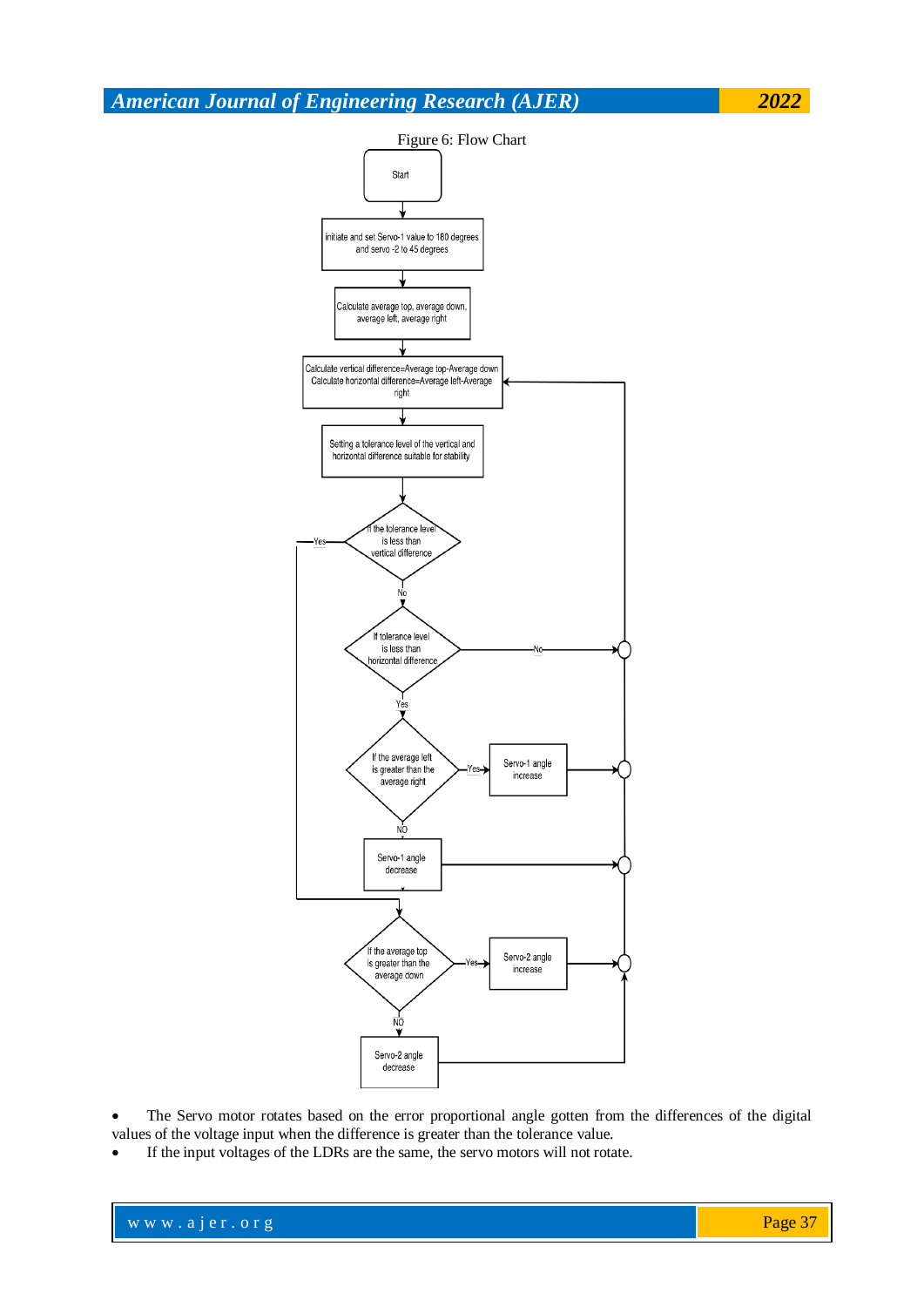#### *D. FLOW CHART*

The flow chart in figure 6 illustrates the process of implementation of the algorithm. When the tolerance level is greater than the difference between top and bottom LDR input voltage there is no rotation. The same happens when the tolerance level is greater than the difference between the left and right LDRs. The first servo motor is set to an angle of 180 degrees why the second servo motor is set to an angle of 45 degrees[5].

### **V. RESULTS AND DISCUSSION**

The results of this project are gotten from the output voltages of the solar cell of both types of solar trackers i.e. dual axis and the fixed frame trackers. The results are recorded for two days and tabulated as shown in table 1. The output voltage from the solar cell depends on the amount of sunlight it is receiving. A voltage meter is connected to the solar cell to read the output voltage.

These results were gotten on the  $24<sup>th</sup>$  of March 2018 at Covenant University Daniel Hall.

| Table 1. Readings from fixed and tracking comigurations |         |          |           |           |         |          |  |  |
|---------------------------------------------------------|---------|----------|-----------|-----------|---------|----------|--|--|
| Time                                                    | Fixed   | Tracking | Fixed     | Tracking  | Fixed   | Tracking |  |  |
|                                                         | system  | system   | system    | system    | system  | system   |  |  |
|                                                         | (Volts) | (Volts)  | (Current) | (Current) | (watts) | (watts)  |  |  |
| 7:00AM                                                  | 3.95    | 5.23     | 0.01      | 0.014     | 0.0395  | 0.073    |  |  |
| 8:00AM                                                  | 4.52    | 5.88     | 0.013     | 0.026     | 0.0587  | 0.153    |  |  |
| 9:00AM                                                  | 5.25    | 6.15     | 0.025     | 0.055     | 0.1313  | 0.338    |  |  |
| 10:00AM                                                 | 5.97    | 6.45     | 0.057     | 0.067     | 0.3403  | 0.432    |  |  |
| 11:00AM                                                 | 6.36    | 6.68     | 0.097     | 0.11      | 0.6169  | 0.735    |  |  |
| 12:00PM                                                 | 6.79    | 6.87     | 0.14      | 0.15      | 0.9506  | 1.031    |  |  |
| 1:00PM                                                  | 6.79    | 6.86     | 0.12      | 0.13      | 0.8148  | 0.892    |  |  |
| 2:00PM                                                  | 6.83    | 6.86     | 0.117     | 0.13      | 0.7991  | 0.891    |  |  |
| 3:00PM                                                  | 6.69    | 6.83     | 0.092     | 0.096     | 0.6155  | 0.656    |  |  |
| 4:00PM                                                  | 6.25    | 6.82     | 0.036     | 0.059     | 0.225   | 0.402    |  |  |
| 5:00PM                                                  | 5.85    | 6.68     | 0.022     | 0.03      | 0.1287  | 0.201    |  |  |
| 6:00PM                                                  | 4.75    | 6.19     | 0.008     | 0.012     | 0.038   | 0.074    |  |  |

Table 1. Readings from fixed and tracking configurations

From table 1, it can be observed that the maximum intensity of the sun occurs at midday as we have the highest values of output voltage, current and power at that time. The morning and evening have diminishing values less than the mid-day values. At night, the tracker is switched off because there is little or no sunlight which means the solar cell is not receiving any energy and in order to save energy. Figure 6(a), 6(b) and 6(c) show graphs of voltage, current and power against time respectively.



*Figure 6(a): Graph Showing the output voltages between fixed and tracking configurations.*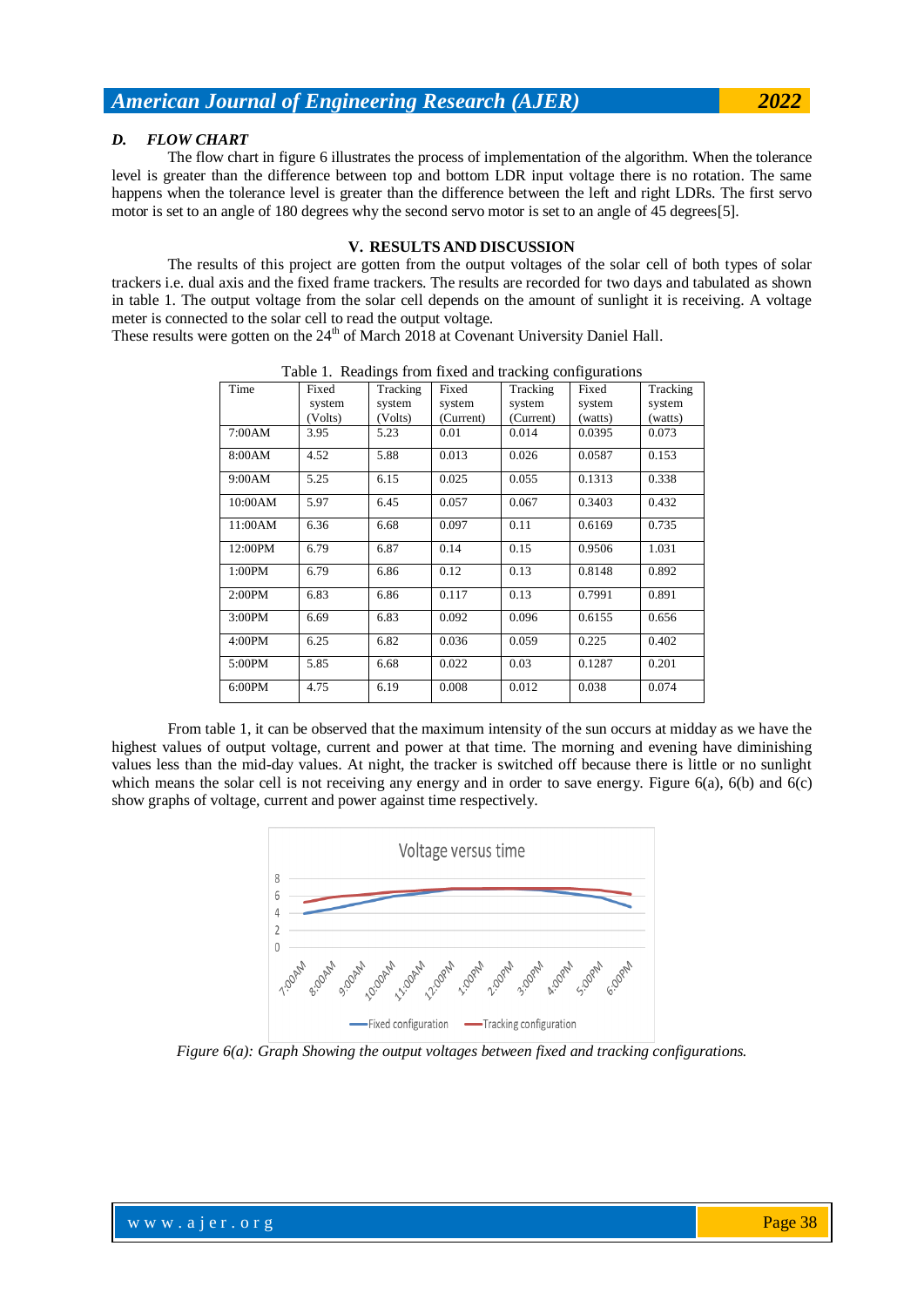

*figure 6(b): Graph Showing the output current between fixed and tracking configurations.*



*figure 6(c): Graph Showing the output power between fixed and tracing configurations.*

The graphs above show the relationships between the voltage, current, power and time of both fixed and tracking configurations. It can seen that the voltages, current and power of the solar cell increases during the day to its peak value at midday and then starts reducing till sun goes down.

From table 1, the maximum sunlight can be gotten from the solar cell using the solar tracker at 12 noon. The angle of the solar panel in which the solar panel is positioned perpendicular to the sun at that time can be calculated using the altitude and azimuth angles as shown in calculations of angles relating to the suns geometry.

The increase in efficiency can be calculated, but there are moments when the power of the tracking configuration in comparison with the fixed configuration is minimal at midday as both systems receive almost the same amount of irradiation.

To calculate the increase in efficiency,

$$
\% increase in efficiency = \frac{P_T - P_F}{P_F} * 100 \dots 4.1
$$

Where  $P_T$  is the total power from panel with tracking configuration.  $P_F$  is the total power from panel with fixed configuration.

$$
\% increase in efficiency = \frac{5.87814 - 4.75841}{4.75841} * 100 = 23.53\%
$$

There is 23.53% power gain using the tracking configuration as compared with the fixed configuration which means the use of the dual axis solar tracker caused an increase in the efficiency of power generation by 23.53%.